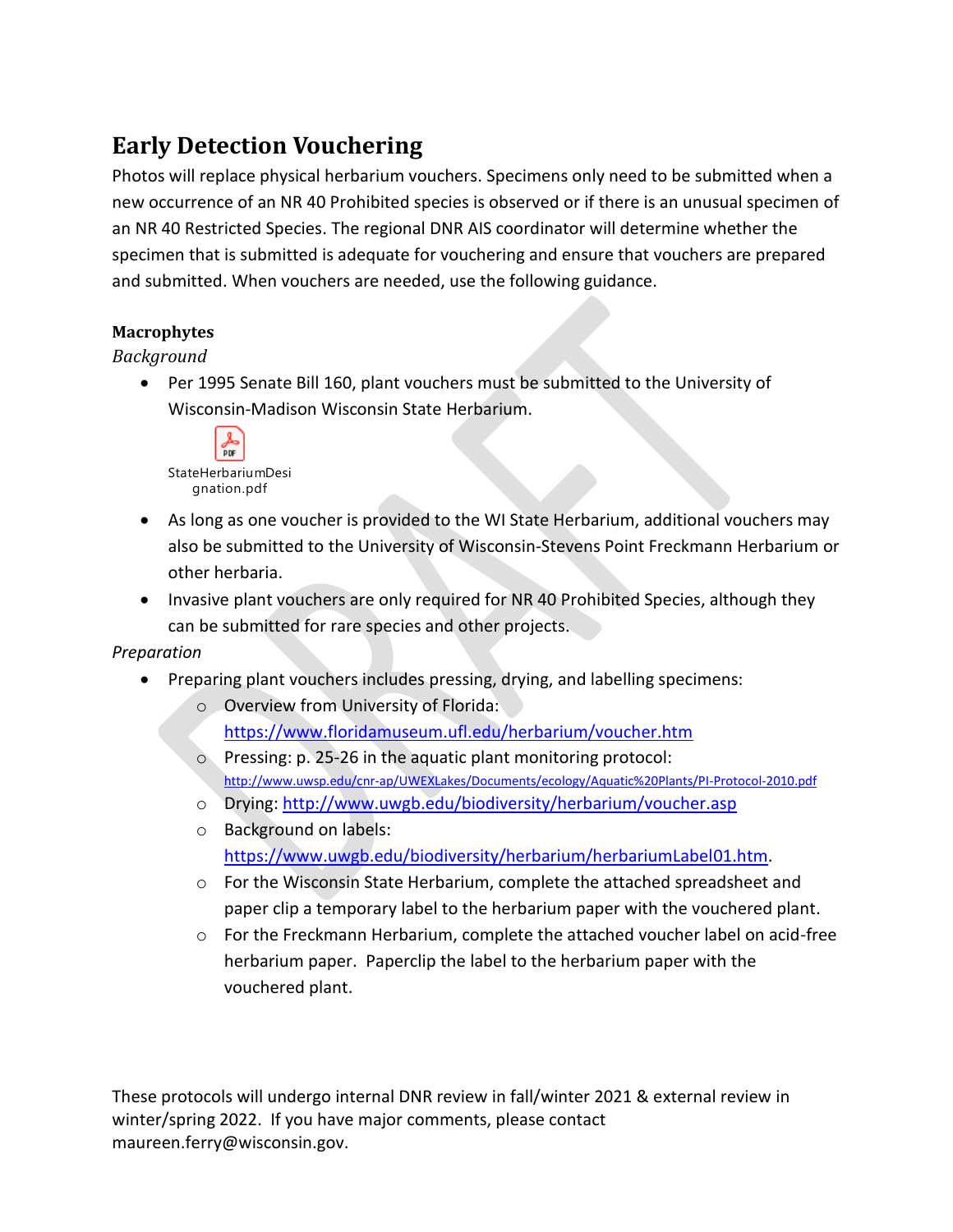WIS\_Label\_Spreads WIS\_Label\_Spreads Freckmann\_blank\_l Freckmann\_exampl heet\_2019\_blank.xls heet\_example.xlsx abel.docx e\_label.docx



- Coordinate with regional staff to compile all plant vouchers. Each region should compile the list of vouchers on the "AIS specimen tracking.xlsx" spreadsheet.
- Once the plant vouchers are prepared and the tracking spreadsheet is complete, coordinate with regional staff to compile all voucher specimens and tracking sheets in one package.
- Submit macrophyte vouchers and tracking sheets to the Wisconsin State Herbarium at UW Madison (Table 1). Additional voucher specimens and tracking sheets may also be sent to the Freckmann Herbarium at UW-Stevens Point (Table 1).
- Email tracking sheets to the AIS Monitoring Lead (Maureen Ferry).

#### **Table 1 Contact information for herbariums.**

| Dr. Robert Freckmann                    | Mary Ann Feist                                     |
|-----------------------------------------|----------------------------------------------------|
| Robert Freckmann Herbarium              | <b>Collections Manager/Senior Academic Curator</b> |
| University of Wisconsin - Stevens Point | <b>Wisconsin State Herbarium</b>                   |
| 800 Reserve Street                      | Department of Botany                               |
| <b>TNR 304</b>                          | 430 Lincoln Dr.                                    |
| Stevens Point, WI 54481                 | University of Wisconsin-Madison                    |
| rfreckma@uwsp.edu                       | Madison, WI 53706                                  |
| 715-346-4248                            | mfeist@wisc.edu                                    |
|                                         | (608) 890-1427 / (608) 262-2792                    |

#### **Invertebrates**

- 1. Vouchers are only required for prohibited or rare species.
- 2. Non-denatured ethanol is preferred as it is safer and tracking sheets must be completed and submitted when the tax-free Industrial Alcohol User Permit from the Department of the Treasury Alcohol and Tobacco Tax and Trade Bureau permit is used.
- 3. This completed form must be sent to central office every June 30 and December 31 [\(Maureen.Ferry@wisconsin.gov\)](mailto:Maureen.Ferry@wisconsin.gov).



- 4. Preserve with 70-95% ethanol in a ratio of 4 parts ethanol and 1-part sample.
- 5. Place all samples of the same species from the same location in a same jar.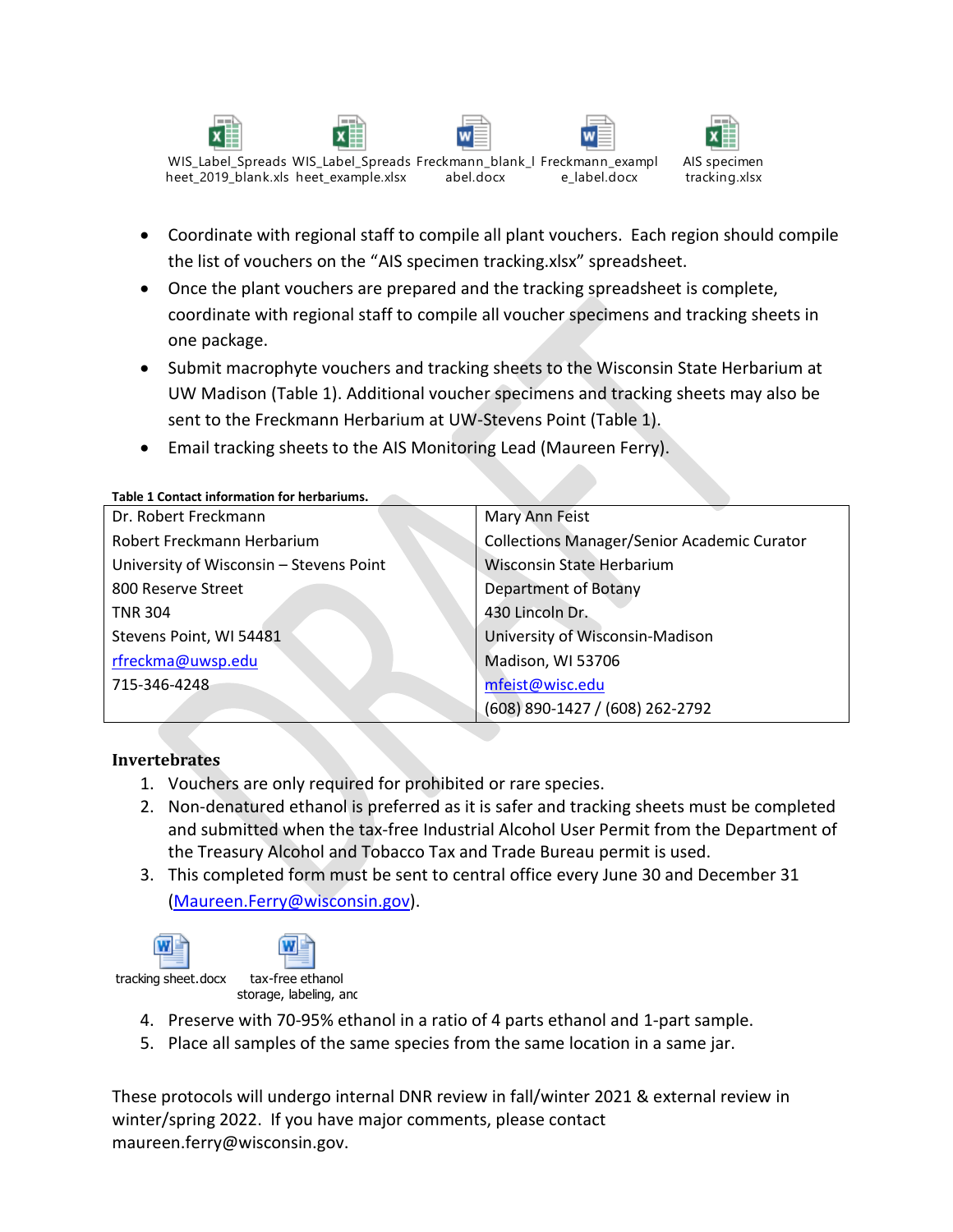- 6. Include internal and external labels on all samples. Internal labels can be on Rite in the Rain paper with a #2 pencil. External labels can be on Rite in the Rain paper or a heavy card stock with a #2 pencil. Do not use sharpies, pen or wax pencils - ethanol used to preserve the samples will wash the label off.
- 7. Label sample jar with WBIC, waterbody name, county, sample date, sample type (snails, spiny water flea or zebra mussel) and collector.



Blank Labels.docx

8. Staff shipping samples that are preserved in ethanol MUST complete hazardous shipping training [\(http://intranet.dnr.state.wi.us/int/es/science/ls/Shipping/Training/\)](http://intranet.dnr.state.wi.us/int/es/science/ls/Shipping/Training/). Samples shipped in ethanol should be enclosed in a Ziploc bag and stored vertically to prevent leakage. Place bottles in Ziploc facing same direction so that labels can be easily read when box is opened, and bag is lifted. Samples that contain ethanol must attach a label identifying the appropriate ethanol label.



9. Ship samples in a Styrofoam insert to protect contents [\(http://www.thermosafe.com/\)](http://www.thermosafe.com/). If you want shipping containers returned after samples are analyzed, please complete the flip card return label (Ziploc envelope) that is supplied with the container. Ship the samples via SpeeDee, FedEx, Dunham or USPS.



- 10. Be sure all bottles are labeled properly.
- 11. Ship specimens and tracking sheet to the UW Zoological Museum (Table 2).
- 12. Email tracking sheets to the AIS Monitoring Lead (Maureen Ferry).

## **Table 2 Contact information for the Wisconsin Zoological Museum.**

Laura A. Monahan Curator of Collections University of Wisconsin Zoological Museum L.E. Noland Zoology Building 250 North Mills Street Madison, WI 53706

[lmonahan2@wisc.edu](mailto:lmonahan2@wisc.edu)